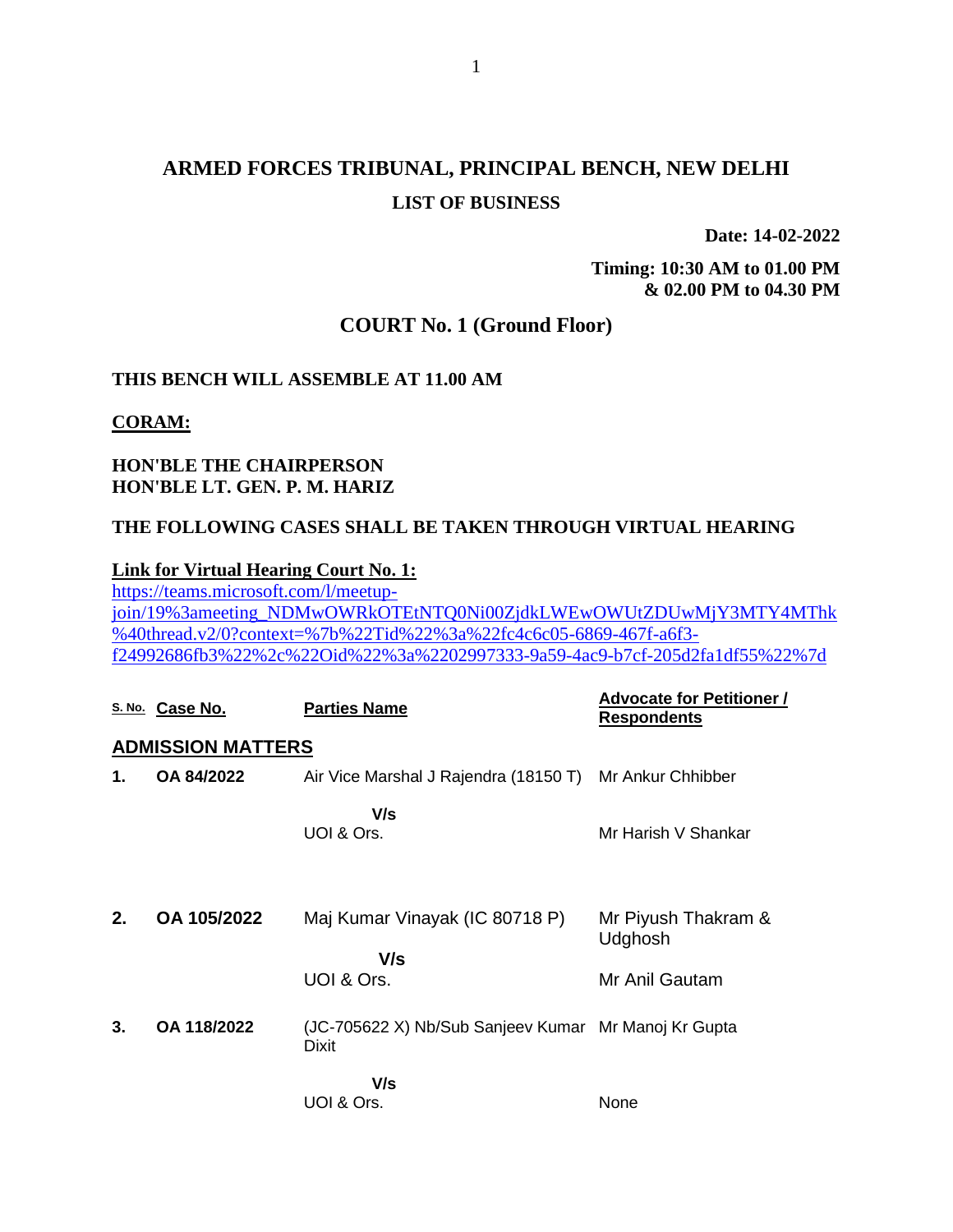| 4.  | OA 119/2022                       | (MS 16267 Y) Lt Col Shailesh Singh                                                                 | Mr Ankur Chhibber                              |
|-----|-----------------------------------|----------------------------------------------------------------------------------------------------|------------------------------------------------|
|     |                                   | V/s<br>UOI & Ors.                                                                                  | None                                           |
| 5.  | OA (Appeal)<br>120/2022           | X                                                                                                  | Mr Kushank Sindhu & Mr<br><b>Abhinav Goyal</b> |
|     |                                   | V/s<br>UOI & Ors.                                                                                  | None                                           |
| 6.  | OA 121/2022                       | Ex Sgt Ashok Chaitanya (745905-<br>S)                                                              | Applicant in Person                            |
|     |                                   | V/s<br>UOI & Ors.                                                                                  | None                                           |
| 7.  | OA 122/2022                       | Col JPS Bakshi (IC 57454M)                                                                         | Mr Indra Sen Singh                             |
|     |                                   | V/s<br>UOI & Ors.                                                                                  | None                                           |
|     | <b>MA (EXECUTION)</b>             |                                                                                                    |                                                |
| 8.  | MA 7/2022<br>in                   | (JC 732405 L) Nb Sub (SKT/GS&C)<br>Amar Singh & Ors.                                               | Mr SM Dalal                                    |
|     | OA 1231/2019                      | V/s<br>UOI & Ors                                                                                   | Mr YP Singh                                    |
|     | <u>MA (OTHERS)</u>                |                                                                                                    |                                                |
| 9.  | MA 1429/2020<br>in<br>OA 290/2017 | Maj Gen Mahesh Chander (Retd.)<br>(deceased) (DR-10288Y) through Smt<br>Shashi Chander (LR)<br>V/s | Ms. Archana Ramesh                             |
|     |                                   | UOI & Ors.                                                                                         | Mr. Ashok Chaitanya                            |
| 10. | MA 2529/2021<br>ın                | Sqn Ldr (Retd) Prajesh Banerjee<br>$(17152-S)$<br>V/s                                              | Mr Manoj Kumar Gupta                           |
|     | OA 1665/2019                      | UOI & Ors                                                                                          | Mr Harish V Shankar                            |
| 11. | MA 2883/2021<br>in                | Lt Col Jitendra Rawat (IC 61975X)                                                                  | Mr Ajit Kakkar & Associates                    |
|     | OA 1641/2018                      | V/s<br>UOI & Ors                                                                                   | Ms. Jyotsna Kaushik                            |
| 12. | MA 14/2022<br>in<br>OA 1737/2018  | Master Gaurav S/O Late Nk Kuldip<br>Singh (No 10404025)<br>V/s                                     | Mr Manoj Kr Gupta                              |
|     |                                   | UOI & Ors                                                                                          | Mr. Shyam Narayan                              |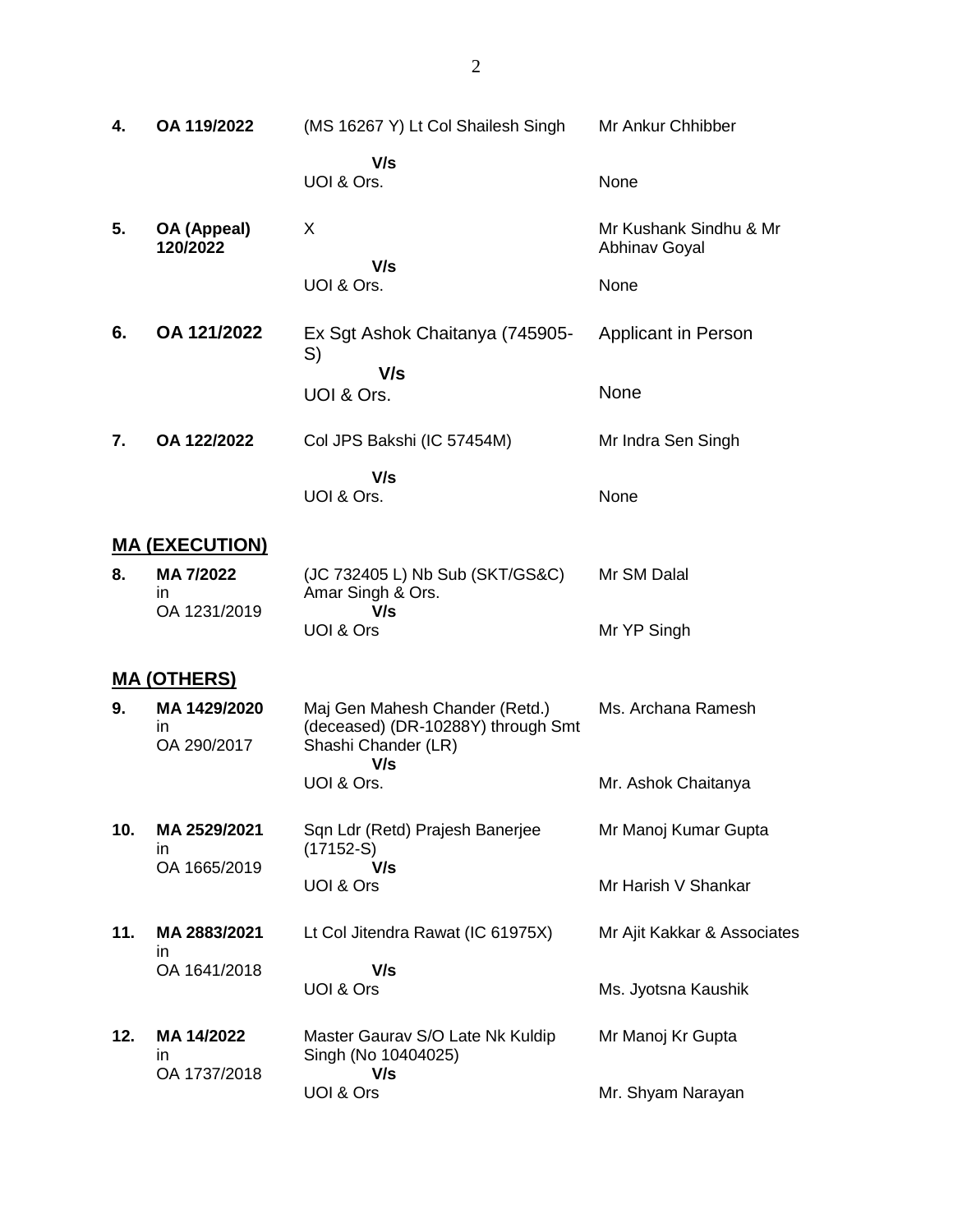| 13.         | MA 187/2022<br>ın<br>OA 620/2020  | Hav Pramod Kumar<br>Chauhan(15772053-N)                | Ms Archana Ramesh                                              |
|-------------|-----------------------------------|--------------------------------------------------------|----------------------------------------------------------------|
|             |                                   | V/s<br>UOI & Ors                                       | Mr. Waize Ali Noor                                             |
| 14.         | MA 188/2022<br>in<br>OA 1407/2020 | Nb Sub Subodh Kumar Suman JC-<br>353592 P              | Ms Archana Ramesh                                              |
|             |                                   | V/s<br>UOI & Ors                                       | Mr. Niranjana Das for R 1-4 &<br>None for R-5                  |
| <u>RAs</u>  |                                   |                                                        |                                                                |
| 15.         | <b>RA 24/2021</b><br>in           | Meha Singh (Original Resp No-6)                        | Ms Taruna Ardhendumauli<br>Prasad (R-6)                        |
|             | MA 712/2021<br>in                 | V/s                                                    |                                                                |
|             | OA 1838/2020                      | Maj Siddharth Singh (IC 73590 M)                       | Ms Neela Gokhale                                               |
|             | <b>PART HEARD</b>                 |                                                        |                                                                |
| 16.         | OA 2670/2021                      | Cpl Ayush Maurya (No 949613-T)                         | Mr Ankur Chhibeer                                              |
|             |                                   | V/s<br>UOI & Ors.                                      | Mr Harish V Shankar                                            |
| <b>WITH</b> |                                   |                                                        |                                                                |
| 17.         | OA 2716/2021<br>with              | Sgt Kuldeep Kumar Vibhuti (928257-B) Mr Ankur Chhibber |                                                                |
|             | MA 163/2022                       | V/s<br>UOI & Ors.                                      | Mr. Harish V Shankar                                           |
|             | <b>Pleadings Not Complete</b>     |                                                        |                                                                |
| 18.         | OA 1934/2021<br>with              | (IC-44486 W) Brig Sudhir Nagpal                        | Mr Indra Sen Singh & Ms Kirtika<br>Chhatwal                    |
|             | MA 2739/2021                      | V/s<br>UOI & Ors.                                      | Gp Capt Karan Singh Bhati Sr.<br>CGSC R-1 to R-3, None for R-4 |
| 19.         | OA 2685/2021<br>with              | Sub Abhay Kishore Dwivedi (Retd) (JC<br>762182)        | Mr Manoj Kr Gupta                                              |
|             | MA 2839/2021                      | V/s<br>UOI & Ors.                                      | Mr Arvind Kumar                                                |
| 20.         | OA 64/2022                        | Sgt Sujeet (No 784067)                                 | Mr Manoj Kr Gupta                                              |
|             |                                   | V/s<br>UOI & Ors.                                      | Mr Rajesh Kumar Das                                            |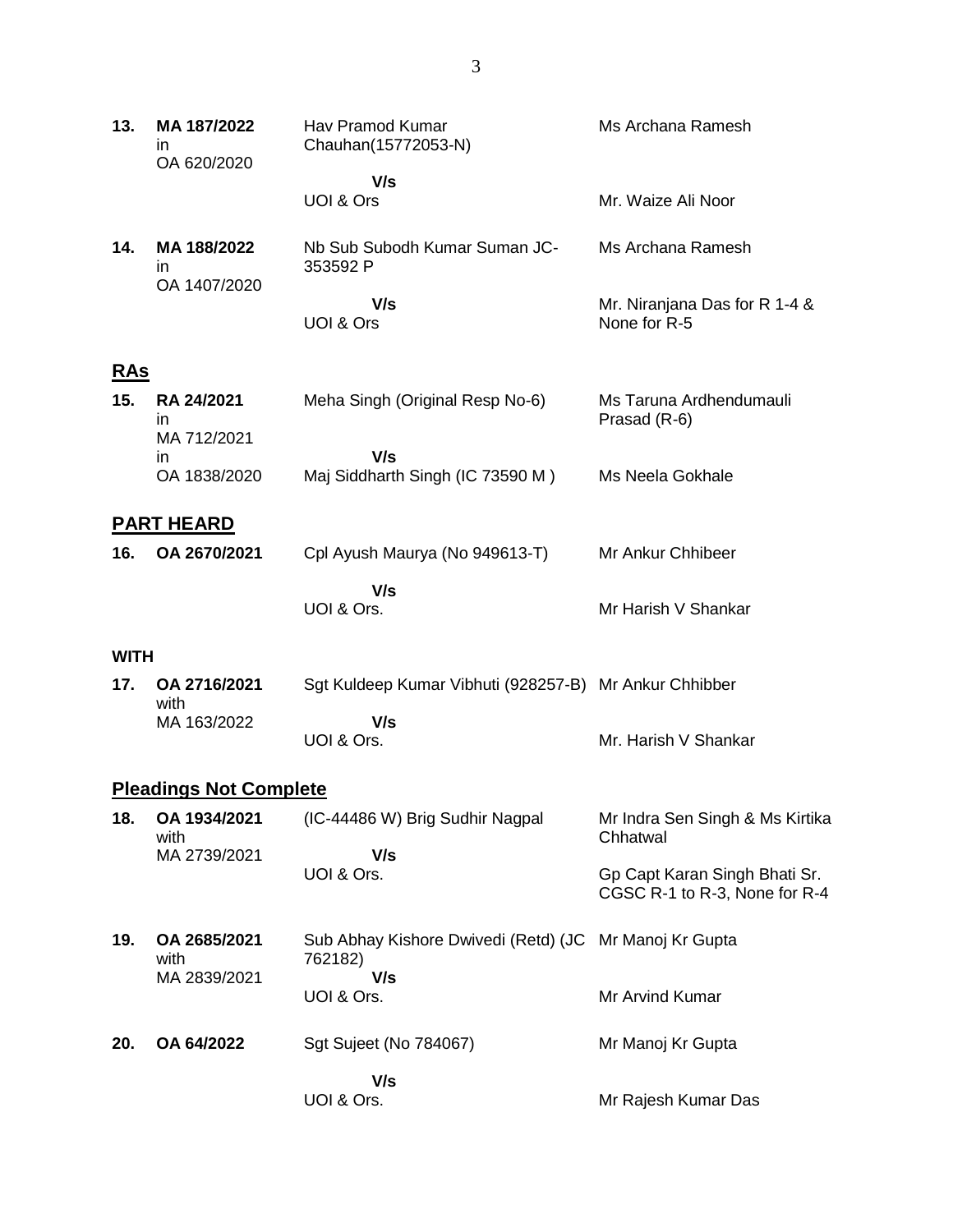# **FOR FINAL HEARING**

| 21.         | OA 588/2020<br>with<br>MA 722/2020 | IC-51562A Col Rajbir Singh<br>V/s<br>UOI & Ors.           | Mr Anand Shankar Jha<br>Mr Harish V Shankar for R 1-3 &                                                      |
|-------------|------------------------------------|-----------------------------------------------------------|--------------------------------------------------------------------------------------------------------------|
|             |                                    |                                                           | Mr. Santosh Pandey for R-4                                                                                   |
| <b>WITH</b> |                                    |                                                           |                                                                                                              |
| 22.         | OA 994/2020                        | IC-51263F Col D K Tyagi, SM                               | Mr Indra Sen Singh/Abhishek<br>Singh                                                                         |
|             |                                    |                                                           |                                                                                                              |
|             |                                    | V/s<br>UOI & Ors.                                         | Dr. Vijendra Singh Mahndiyan for<br>R 1-3, Mr Santosh Pandey for R-<br>4 & Mr Anand Shankar Jha for<br>$R-5$ |
| 23.         | OA (Appeal)<br>1724/2021           | Ex Corporal Jagamohan Badadalei<br>(Service No. 920269-B) | Mr R N Singh & Mr Rajiv Kumar                                                                                |
|             |                                    | V/s<br>UOI & Ors.                                         | Gp Capt Karan Singh Bhati, Sr<br><b>CGSC</b>                                                                 |

## **HON'BLE THE CHAIRPERSON WILL SIT SINGLY IMMEDIATELY AFTER THE BOARD OF DB IS DISCHARGED**

# **For Orders**

| MA 186/2022 | Maj Kumar Vinayak (IC 80718 P) | Mr Piyush Thakran &<br>Udghosh |
|-------------|--------------------------------|--------------------------------|
| OA 105/2022 | V/s                            |                                |
| (PB)        | UOI & Ors                      | Mr Anil Gautam                 |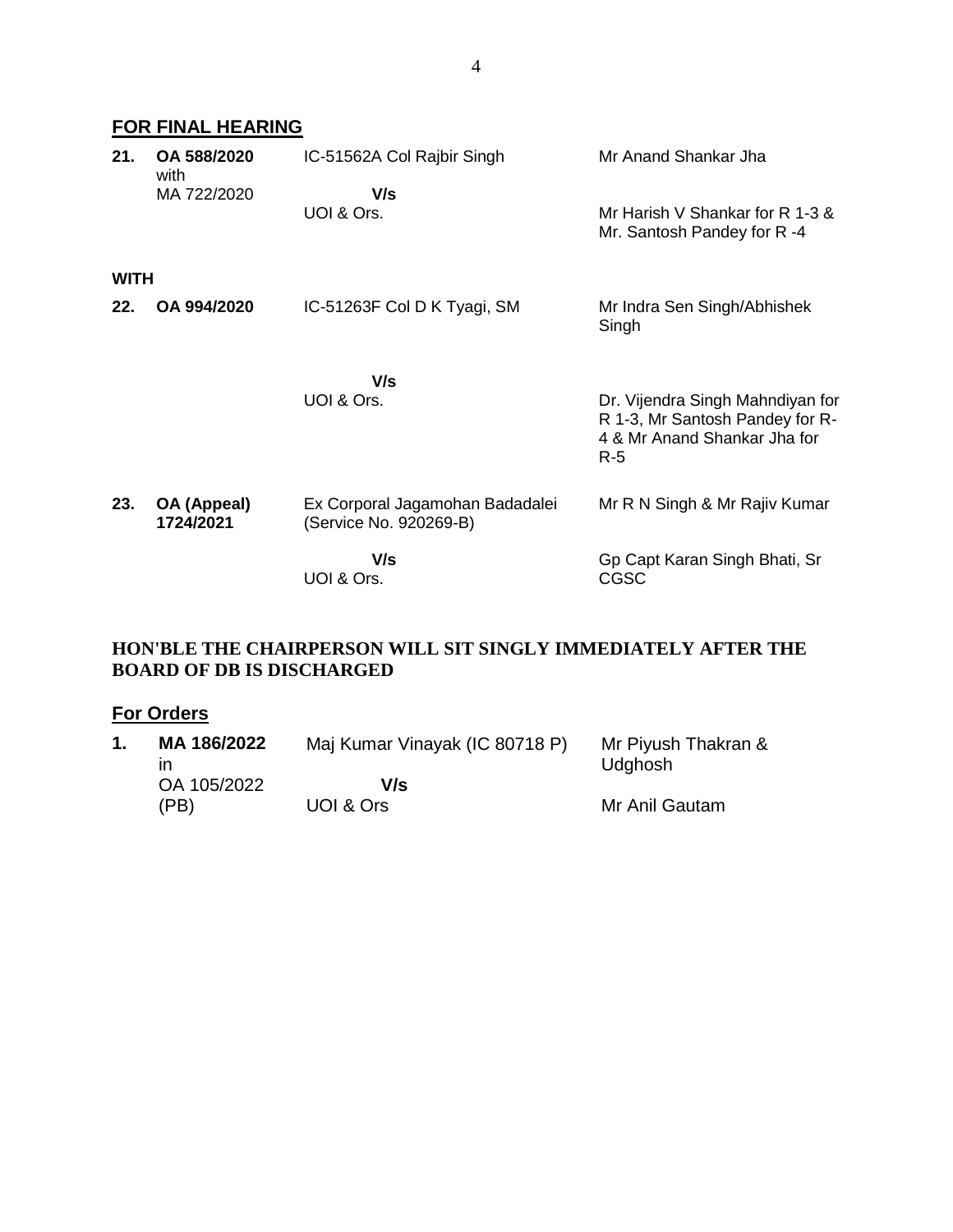# **ARMED FORCES TRIBUNAL, PRINCIPAL BENCH, NEW DELHI LIST OF BUSINESS**

**Date: 14-02-2022**

**Timing: 11:00 AM**

# **PRINCIPAL REGISTRAR COURT**

# **PRINCIPAL REGISTRAR COURT WILL SIT FROM 12.00 NOON TO 1.00 PM**

# **THE FOLLOWING CASES SHALL BE TAKEN THROUGH VIRTUAL HEARING**

## **Link for Virtual Hearing Principal Registrar Court:**

### <https://aftpb.webex.com/meet/vcaftpb>

|    | S. No. Case No.                                    | <b>Parties Name</b>                              | <b>Advocate for Petitioner /</b><br><b>Respondents</b> |
|----|----------------------------------------------------|--------------------------------------------------|--------------------------------------------------------|
|    | <b>Pleadings Complete</b>                          |                                                  |                                                        |
| 1. | OA 1354/2020                                       | Ex Nk Vijayan VV (10290952-A)                    | Mr. U S Maurya                                         |
|    |                                                    | V/s<br>UOI & Ors.                                | Mr. Shyam Narayan                                      |
| 2. | OA 1799/2021<br>with<br>MA 1754/2021               | Ex Spr Patil Dipak Ramkrushna (No<br>15571768 N) | Mr Virender Singh Kadian                               |
|    |                                                    | V/s<br>UOI & Ors.                                | Mr. Shyam Narayan                                      |
| 3. | OA 1800/2021<br>with<br>MA 1761/2021               | Col Gyaneshwar Prasad (Retd) (IC-<br>15916M)     | Mr Aditya Singh Paur                                   |
|    |                                                    | V/s<br>UOI & Ors.                                | Mr. Neeraj, Sr CGSC                                    |
| 4. | OA 1807/2021<br>with<br>MA 1769/2021 &<br>181/2022 | Ex Hony Nb Sub Mool Chandra<br>(13918935Y)       | Mr Virender Singh Kadian                               |
|    |                                                    | V/s<br>UOI & Ors.                                | Mr. Arvind Patel                                       |
|    | <b>Pleadings Not Complete</b>                      |                                                  |                                                        |
| 5. | OA 1600/2021<br>with                               | Ex Sgt (ACP) Jawed Ali (720977-T)                | Mr Kritendra Tiwari                                    |
|    | MA 1533/2021                                       | V/s<br>UOI & Ors.                                | Ms. Barkha Babbar                                      |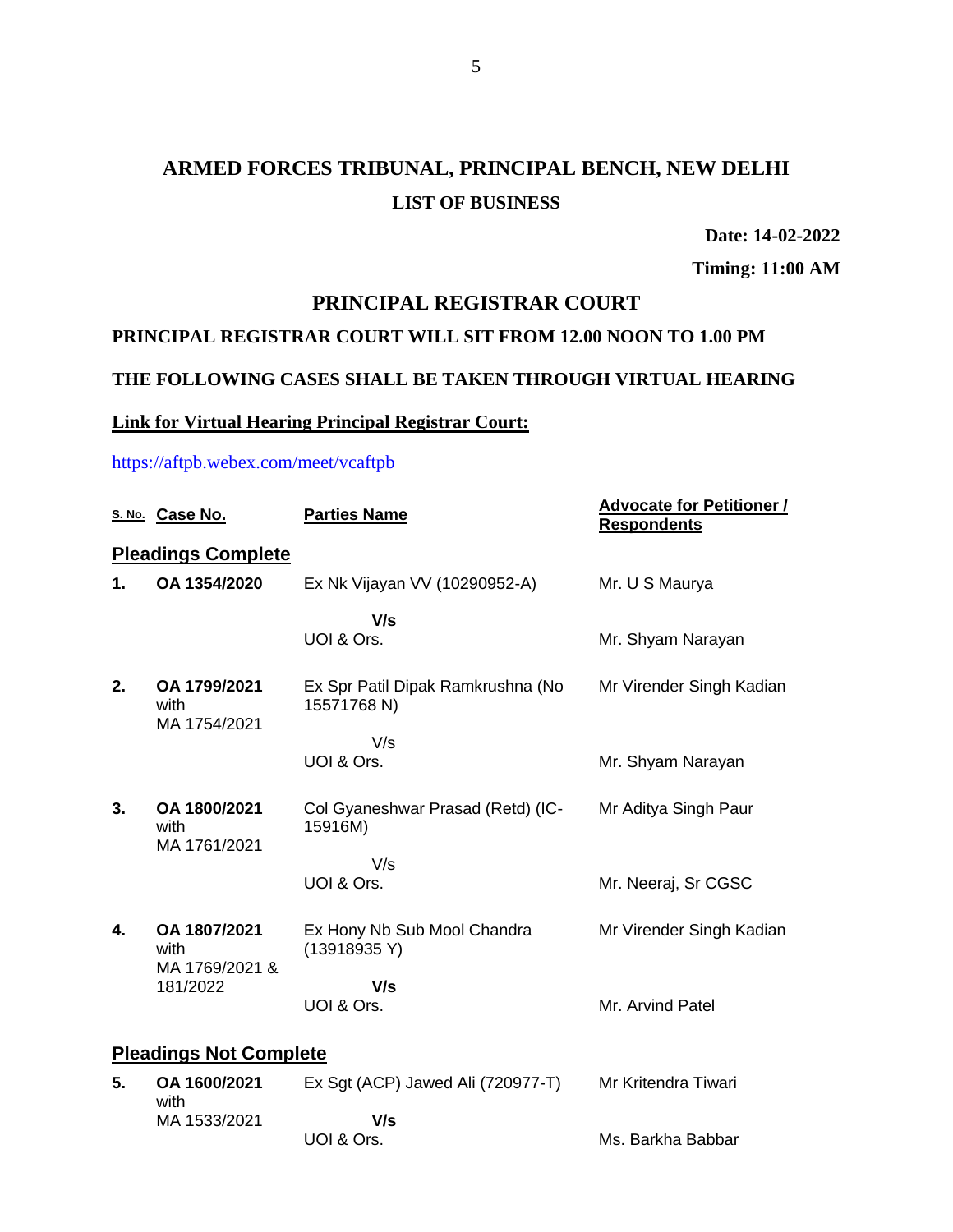**6. OA 1642/2021** with MA 1599/2021 Smt Angoori Devi W/o Late Sep Kedar Mr V S Kadian Singh (6819039)  **V/s** UOI & Ors. Ms. Barkha Babbar **7. OA 1658/2021** with MA 1610/2021 Ex JWO Surender Kumar (705243S)  **V/s** UOI & Ors. Mr Virender Singh Kadian Ms. Barkha Babbar **8. OA 1797/2021** Sep Suraj Gurung (Retd) (No 5046008 Mr US Maurya A)  **V/s** UOI & Ors. Mr. Y P Singh **9. OA 1798/2021** with MA 1753/2021 Sgt Panalal Kumar Gupta (Retd) (No 792193)  **V/s** UOI & Ors. Mr Manoj Kr Gupta Mr. Prabodh Kumar **10. OA 1803/2021** (JC-768474 M) Sub Jayanta Pal (Retd) Mr S S Pandey & Associates  **V/s** UOI & Ors. Mr. Rajesh Kr. Das **11. OA 1805/2021** with MA 1767/2021 Ex Hav Hony Nb Sub Dilawar Singh (1298701)  **V/s** UOI & Ors. Mr Virender Singh Kadian Mr. Ashok Chaitanya **12. OA 1806/2021** with MA 1768/2021 Ex Hav Hony Nb Sub Yash Pal Singh (1052559 H)  **V/s** UOI & Ors. Mr Virender Singh Kadian Mr. Avdhesh Kumar Singh **13. OA 1808/2021** Ex Sep Jitender (3200709 P)  **V/s** UOI & Ors. Mr Virender SIngh Kadian Ms. Suman Chauhan **14. OA 1809/2021** WO Ran Bijay Singh (Retd) (668375- G)  **V/s** UOI & Ors. Mr Manoj Kumar Gupta Ms. Jyotsna Kaushik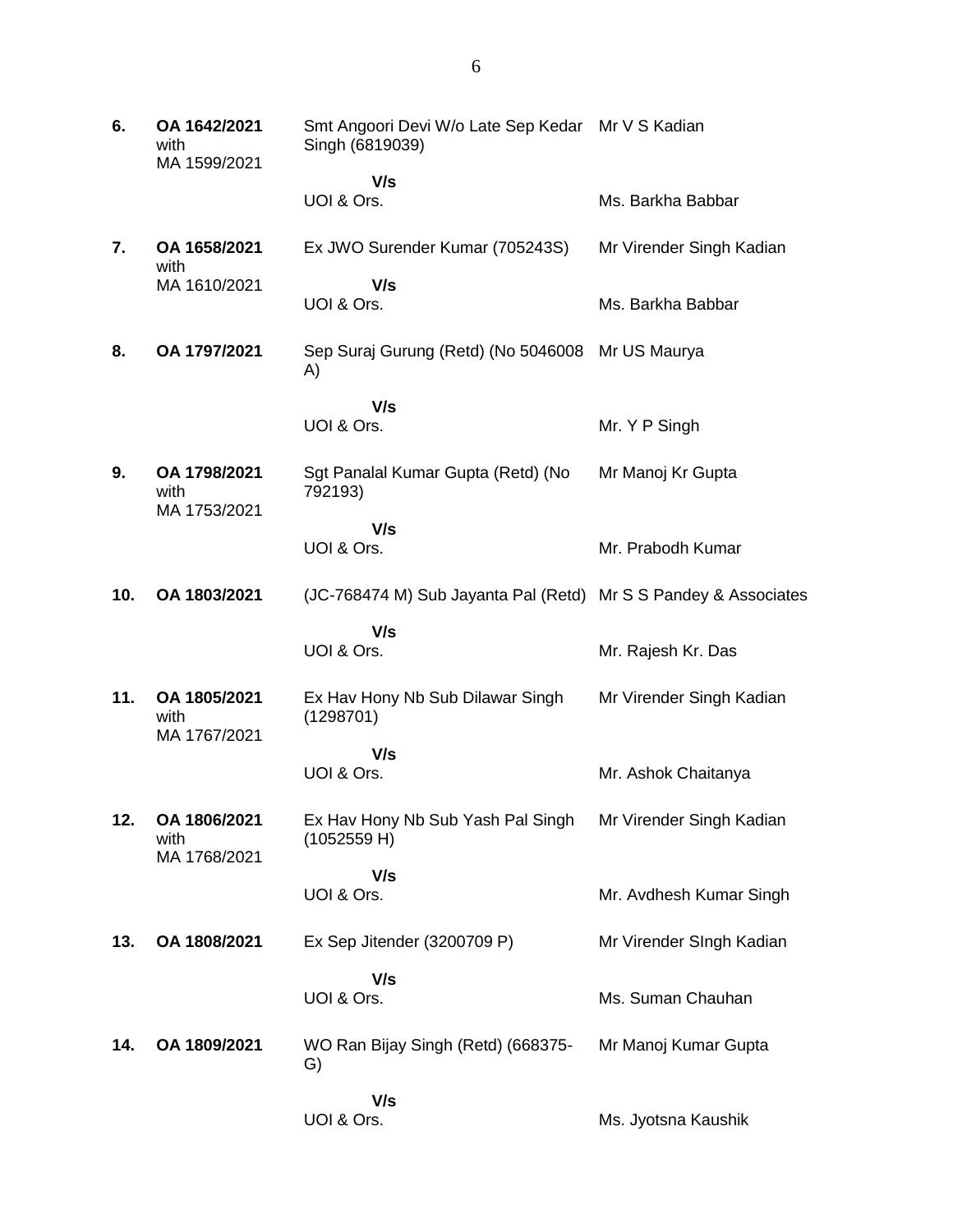| 15. | OA 1811/2021<br>with                 | Ex Sgt Sanjeev Kumar (No 760904 F)                                   | Mr Praveen Kumar                            |
|-----|--------------------------------------|----------------------------------------------------------------------|---------------------------------------------|
|     | MA 1772/2021                         | V/s<br>UOI & Ors.                                                    | Mr. K K Tyagi                               |
| 16. | OA 1812/2021                         | (TC-31531 Y) Lt Col Raghu Nath<br>Sharma (Retd)                      | Mr O S Punia                                |
|     |                                      | V/s<br>UOI & Ors.                                                    | Mr. Ashok Chaitanya                         |
| 17. | OA 1813/2021                         | Ex Hav Mahabir Singh (2865347-N)                                     | Mr Virender Singh Kadian                    |
|     | with<br>MA 1773/2021                 | V/s<br>UOI & Ors.                                                    | Mr. V Pattabhi Ram                          |
| 18. | OA 1815/2021                         | Sgt Jeetendra Singh (Retd) (No<br>749836)                            | Mr Manoj Kr Gupta                           |
|     |                                      | V/s<br>UOI & Ors.                                                    | Mr. Karan Singh Bhati, Sr CGSC              |
| 19. | OA 1819/2021<br>with<br>MA 1775/2021 | (678913 L) Padala Satyanarayana<br>Reddy (Ex JWO)                    | Mr Bharat Singh & Associates                |
|     |                                      | V/s<br>UOI & Ors.                                                    | Ms. Jyotsna Kaushik                         |
| 20. | OA 1823/2021<br>with<br>MA 1778/2021 | Dinesh Kumar Yadav (MWO (HFO)<br>$(676001-H)$                        | Mr Bharat Singh & Associates                |
|     |                                      | V/s<br>UOI & Ors.                                                    | Mr. K K Tyagi                               |
| 21. | OA 1833/2021<br>with<br>MA 1798/2021 | MWO (HFO) P K Mohanty (No 668905- Mr Bharat Singh & Associates<br>A) |                                             |
|     |                                      | V/s<br>UOI & Ors.                                                    | Mr. Harish V Shankar                        |
| 22. | OA 1907/2021<br>with                 | Ex MWO (HFL) K G Rajulu (668895-T)                                   | Mr Bharat Singh & Associates                |
|     | MA 1919/2021                         | V/s<br>UOI & Ors.                                                    | Mr V S Tomar                                |
|     | <b>Final Opportunities</b>           |                                                                      |                                             |
| 23. | OA 1877/2021<br>with<br>MA 1876/2021 | Ex Hav Ravendra Kumar (3194879-A)<br>V/s                             | Mr Ajeet Yadav & Banvendra<br>Singh Gandhar |
|     |                                      | UOI & Ors.                                                           | Mr. Satya Ranjan Swain                      |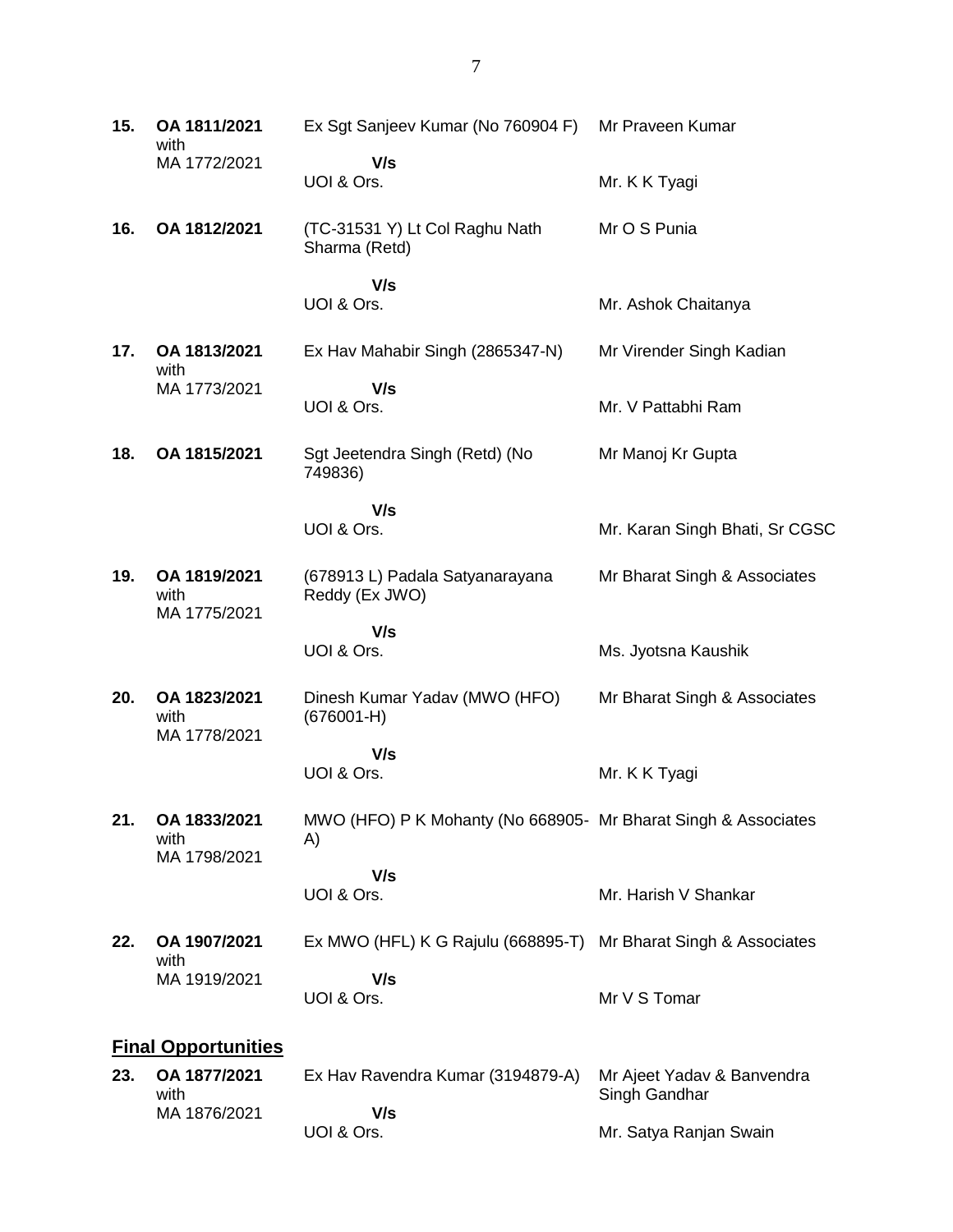| 24. | OA 2044/2021<br>(OA 289/2019 RB                                    | LAC Yashwant Singh(933514H)                                | Mr Ajit Kakkar & Associates                 |
|-----|--------------------------------------------------------------------|------------------------------------------------------------|---------------------------------------------|
|     | Kochi)                                                             | V/s<br>UOI & Ors.                                          | None                                        |
| 25. | OA 2105/2021<br>with<br>MA 2208/2021<br>(OA 48/2021 RB<br>Kolkata) | Ex Sigmn Prabhat Ranjan Panigrahi                          | Mr Ajit Kakkar                              |
|     |                                                                    | V/s<br>UOI & Ors.                                          | Mr. Ashok Chaitanya                         |
| 26. | OA 2162/2021<br>with<br>MA 2274/2021                               | Ex Hav (PA) Sunil Kumar (6394146 N)<br>& Ors.              | Mr Indra Sen Singh & Ms Kirtika<br>Chhatwal |
|     |                                                                    | V/s<br>UOI & Ors.                                          | Mr Prabodh Kumar                            |
| 27. | OA 2163/2021<br>with<br>MA 2275/2021                               | MWO (HFO) Ram Jee Singh (Retd)<br>(653172)                 | Mr Manoj Kumar Gupta &<br>Associates        |
|     |                                                                    | V/s<br>UOI & Ors.                                          | Mr J S Rawat                                |
| 28. | OA 2191/2021<br>with<br>MA 2290/2021                               | Ex Rect Vijay Kumar (15347040 X)                           | Mr Virender Singh Kadian                    |
|     |                                                                    | V/s<br>UOI & Ors.                                          | Ms Jyotsna Kaushik                          |
| 29. | OA 2239/2021<br>with<br>MA 2336/2021                               | Sub Gunta Chandra Sekar (JC 271750 Ms Archana Ramesh<br>M) |                                             |
|     |                                                                    | V/s<br>UOI & Ors.                                          | Ms Suman Chauhan                            |
| 30. | OA 2241/2021<br>with<br>MA 2338/2021                               | Cpl Mathai Keeramkunnathu Paulose<br>(Retd) (675943)       | Mr Manoj Kr Gupta                           |
|     |                                                                    | V/s<br>UOI & Ors.                                          | Ms Barkha Babbar                            |
|     |                                                                    |                                                            |                                             |
| 31. | OA 2249/2021                                                       | (900118 B) Sgt Vivek Singh<br>Chundawat (Retd)             | Mr Raj Kumar                                |
|     |                                                                    | V/s<br>UOI & Ors.                                          | Mr S D Windlesh                             |
| 32. | OA 2296/2021<br>with<br>MA 2404/2021                               | <b>JWO Pradeep Kumar Tiwari (Retd)</b><br>(626873)         | Mr Manoj Kumar Gupta                        |
|     |                                                                    | V/s<br>UOI & Ors.                                          | Mr. Arvind Patel                            |